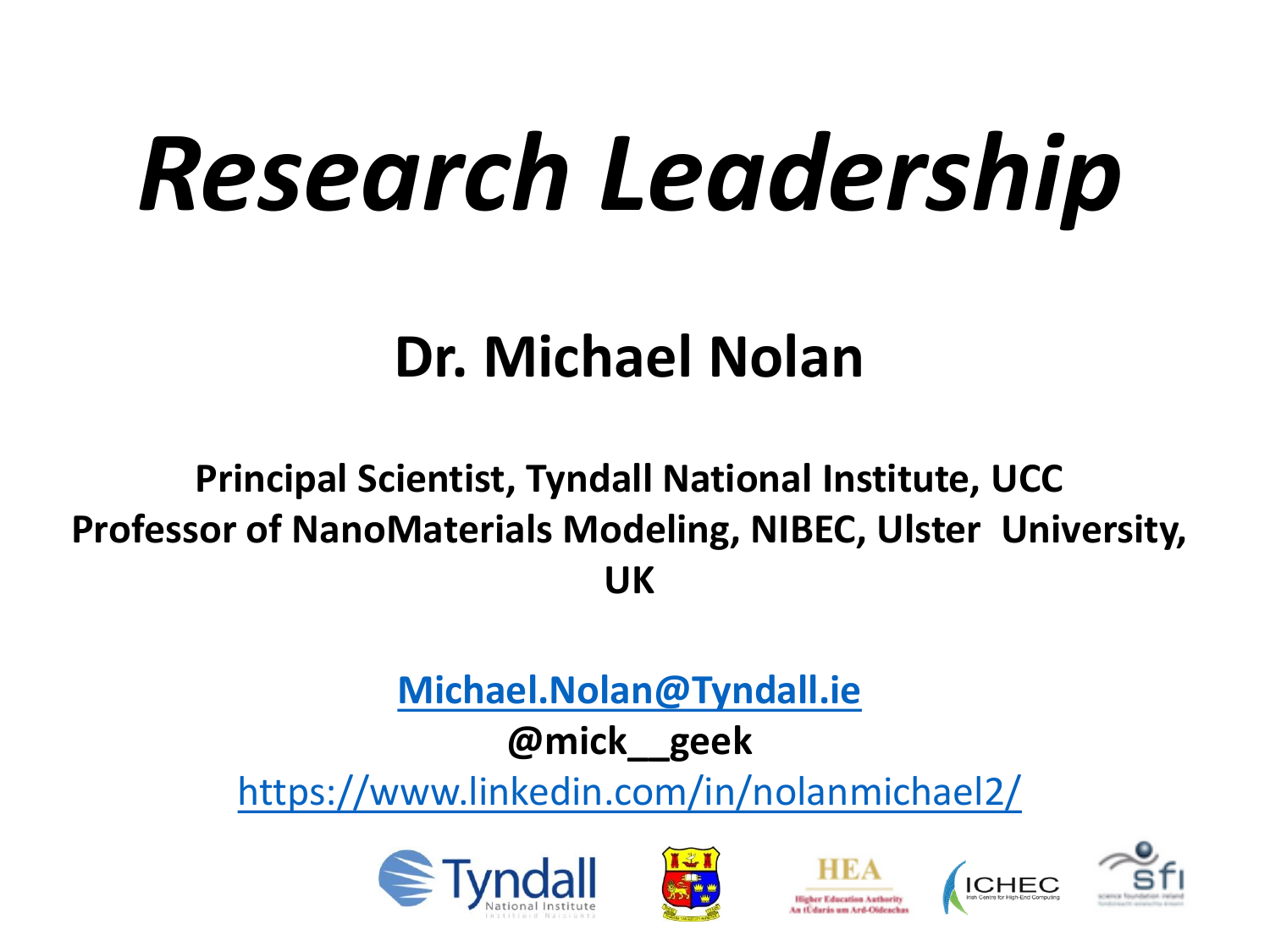### **Career Pathways**

#### *BSc. Chemistry & German,* **Dublin City University, 1997**

#### **Two Semesters University of Leipzig***,* **Germany (1995-96)**



**Pivot – apply knowledge of chemistry and materials for problems in engineering**

#### **MEngSc Electronic Engineering, NMRC, UCC 1999**

*Modelling and predicting thermal behaviour of new polymers*



**PhD Microelectronic Engineering, NMRC, UCC 2004**

*Investigate properties of super miniature electronic devices*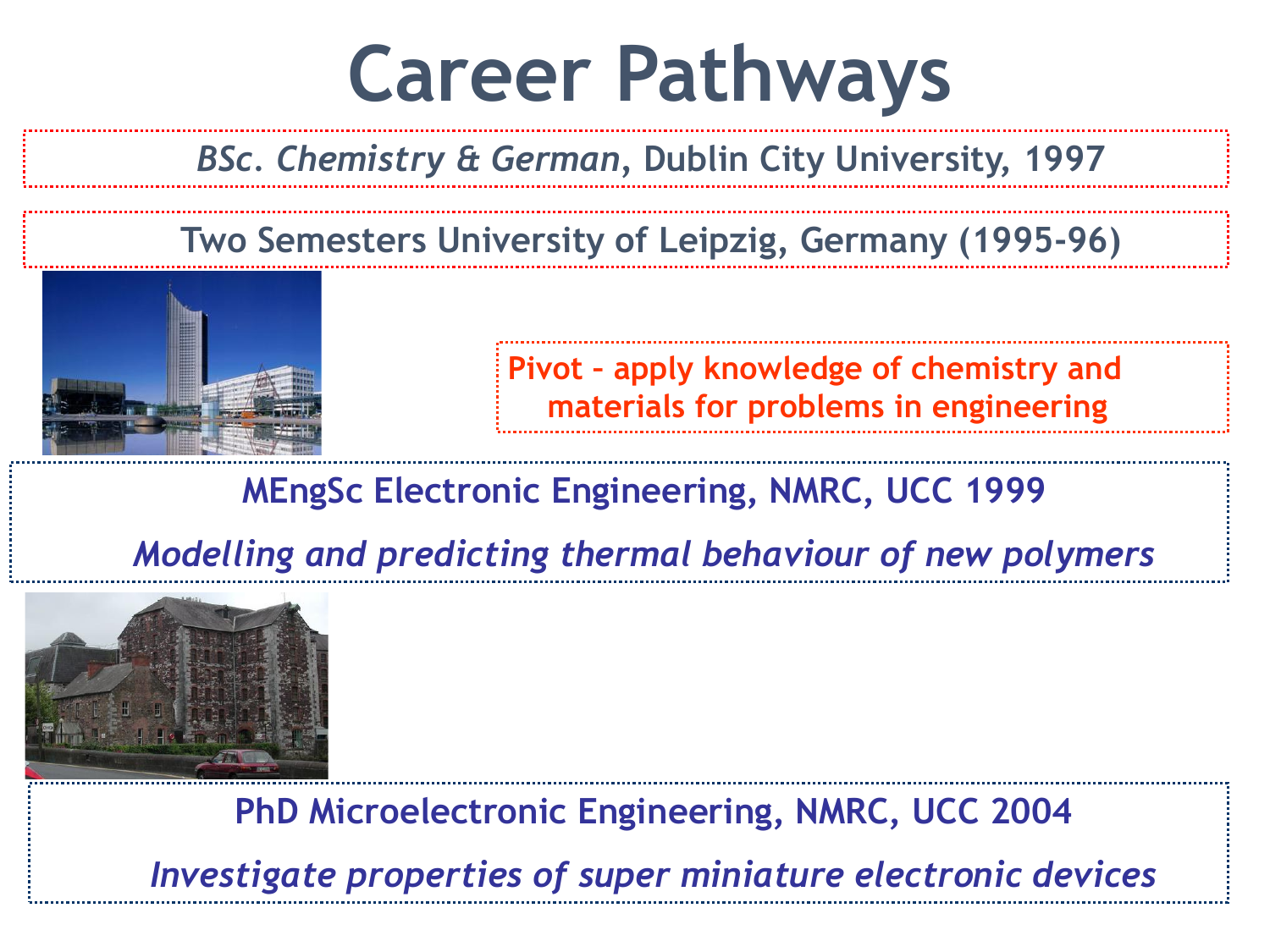# **Career Pathways**

- **2003 – 05 Postdoc School of Chemistry, Trinity College Dublin**
- **Modelling to find materials that remove pollutants in car exhausts** CO

**Pivot – apply knowledge of chemistry and materials for problems in energy**



- **Two IRC postdoc applications – fell down on mobility!**
- **2005 – 09 Postdoc at Tyndall**

**WP lead on two EU projects.** 

**Develop network and ideas for independence**

• **Permanent @Tyndall 2009**



**1 st SFI grant (SIRG) October 2009 – 1 st PhD student, 4th year project**

**Co-PI on EU FP7 January 2010**

**Grow responsibilities/committees/teaching**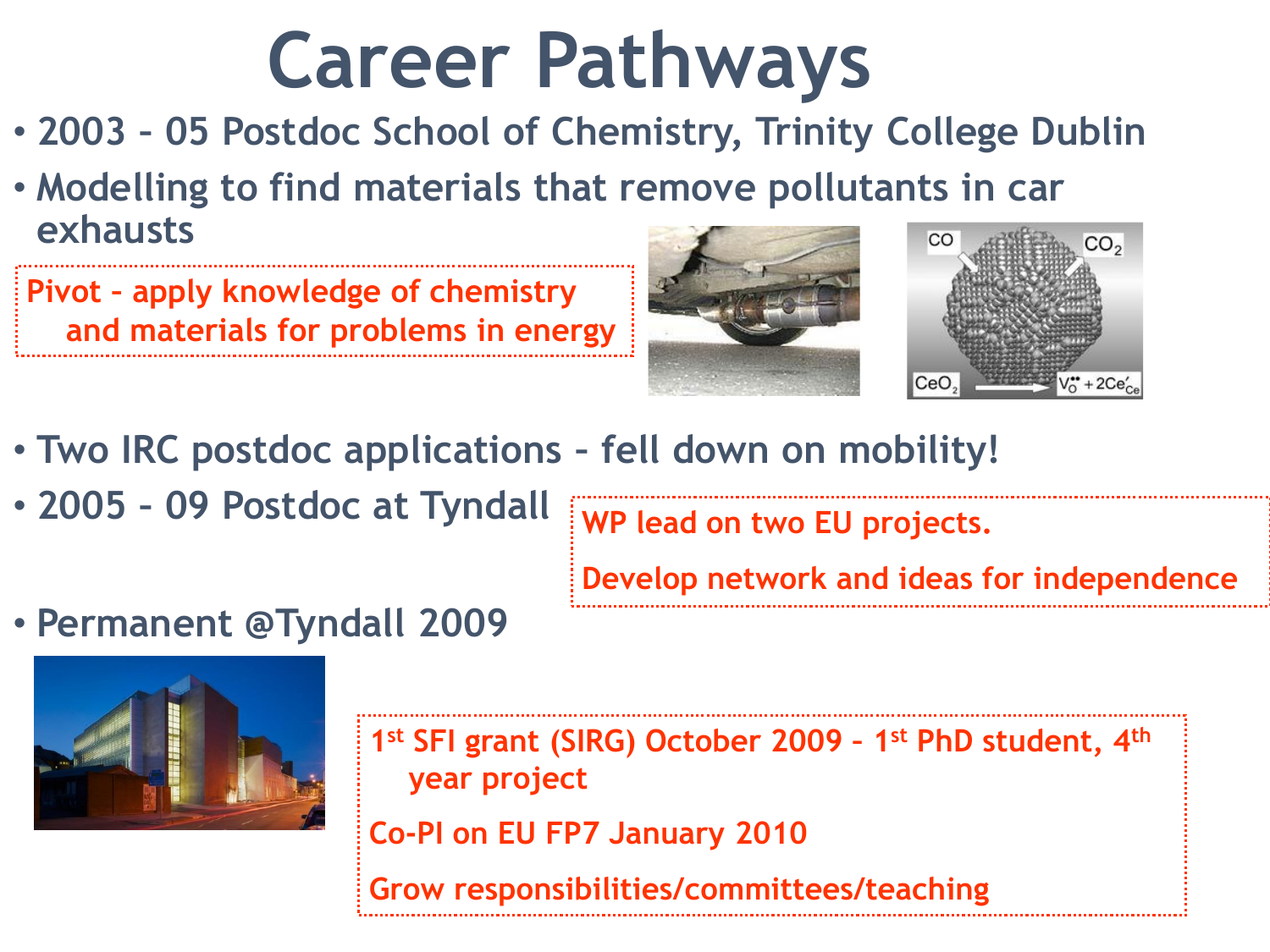# **Career Pathways**

- **Promotion Senior Staff (Principal Scientist) 2015 Tyndall PI on EU FP7 project 2014 – first postdoc Coordinator of SFI US-Ireland project 2014 Industry collaborations T & L Certificate 2017**
- **Take over leadership of group after group head departure 2018 Coordinator of 2 SFI-funded partnerships PI on Marie Curie Training Network Direct industry funding Enterprise Ireland funding Senior committee/service roles Evaluator for proposals Conference organisation**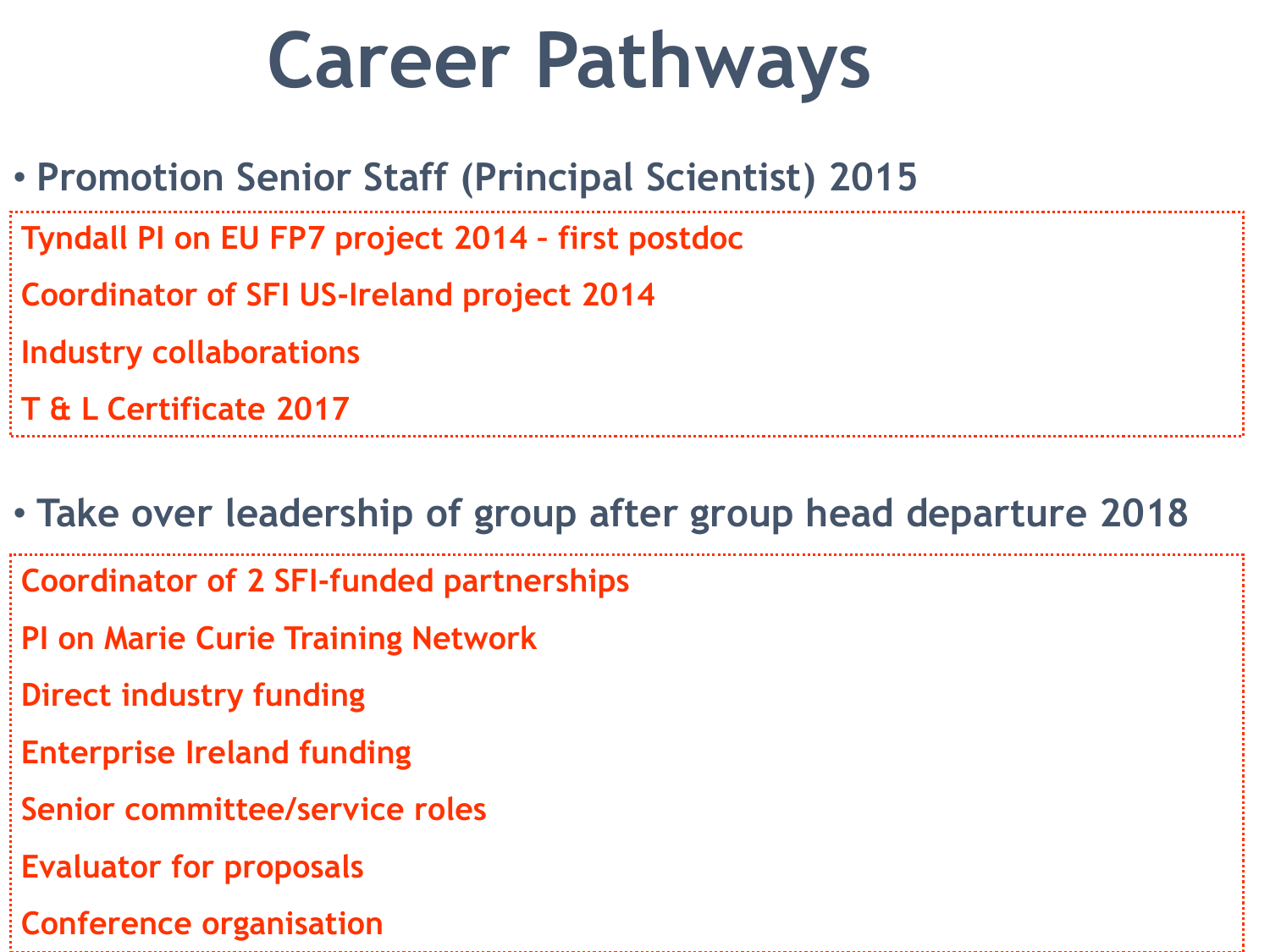# **Outputs**

Michael Nolon



|                                                                                                                                                                                                                                 |    | <u>IVIIUI Idei INUIdi Lar</u>                                                                                                                                                                       |  |                                                                                       |  |                 | <b>M FOLLOWING</b> |             |
|---------------------------------------------------------------------------------------------------------------------------------------------------------------------------------------------------------------------------------|----|-----------------------------------------------------------------------------------------------------------------------------------------------------------------------------------------------------|--|---------------------------------------------------------------------------------------|--|-----------------|--------------------|-------------|
| ľo                                                                                                                                                                                                                              |    | Tyndall National Institute, University College Cork, Ireland<br>Verified email at tyndall.ie - Homepage<br>photocatalysis computational chemistry metal oxides atomic layer deposition<br>catalysis |  |                                                                                       |  |                 |                    |             |
| <b>TITLE</b>                                                                                                                                                                                                                    | ıш | ÷                                                                                                                                                                                                   |  |                                                                                       |  | <b>CITED BY</b> |                    | <b>YEAR</b> |
| Density functional theory studies of the structure and electronic structure of pure and<br>defective low index surfaces of cerial<br>M Nolan, S Grigoleit, DC Sayle, SC Parker, GW Watson<br>Surface Science 576 (1-3), 217-229 |    |                                                                                                                                                                                                     |  |                                                                                       |  |                 | 626                | 2005        |
|                                                                                                                                                                                                                                 |    | M Nolan, SC Parker, GW Watson<br>Surface Science 595 (1-3), 223-232                                                                                                                                 |  | The electronic structure of oxygen vacancy defects at the low index surfaces of ceria |  |                 | 615                | 2005        |



**VIFW ALL** 

**Communication** 

Cited by

#### **Make your Scholar/Publons/… profile!**

#### **Preprint your papers – UCC CORA repository – look for Platinum/Diamond Open Access**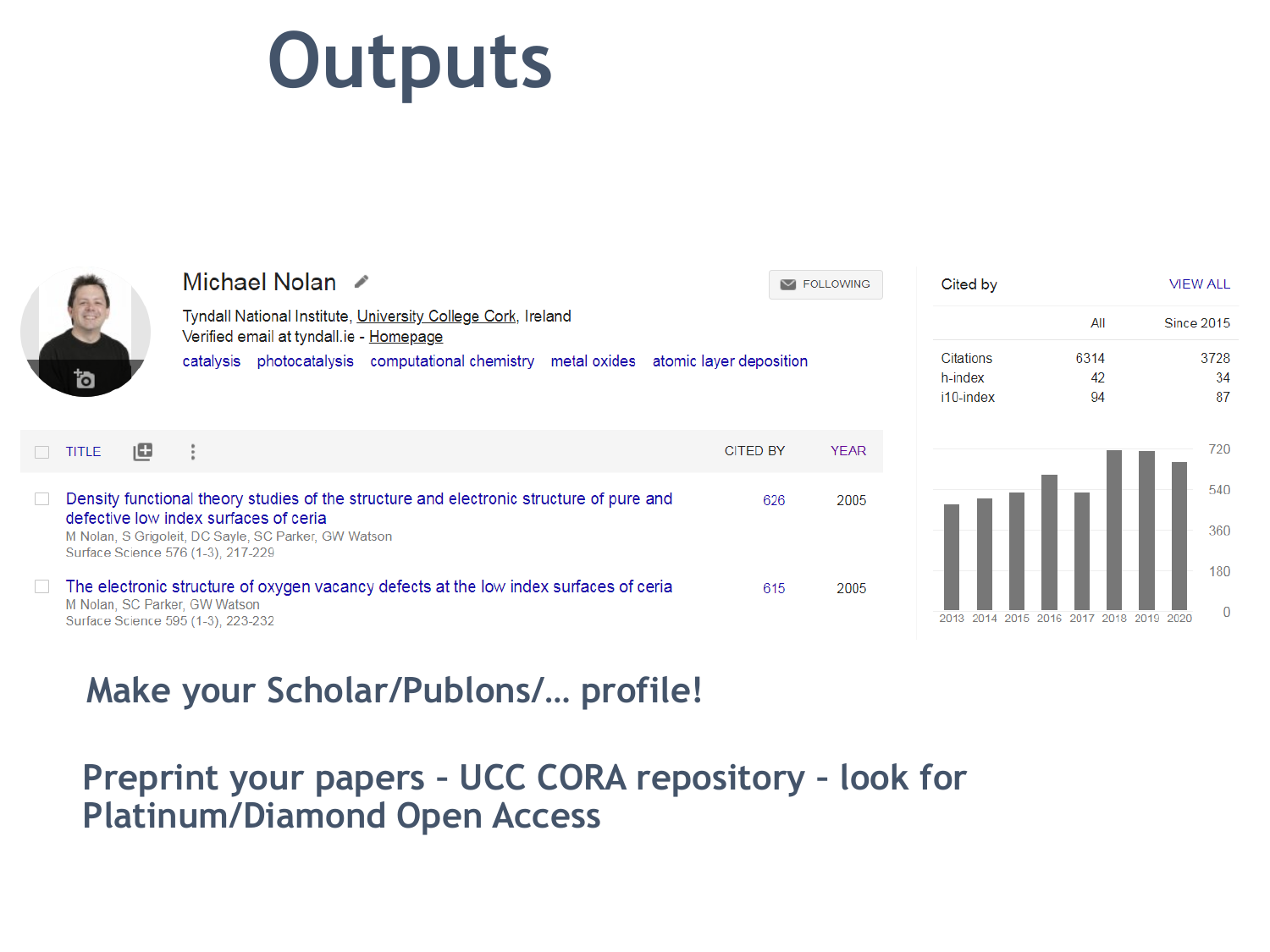# **Funding**

- **Diversity of Funding**
- **Science Foundation Ireland**
- **SFI Starting Investigator 2009 – 2013. Value €368k**
- **SFI US-Ireland (Ulster, Northwestern) 2014 – 2018. Value €298k**
- **SFI M-ERA.net H2020 co-fund (TU Delft, CSIC Sevilla, CIEMAT) 2017 – 2020. Value €249k**
- **SFI-NSF China Partnership (Fudan) 2018 – 2021. Value €760k**
- **SFI Frontiers of the Future (Tyndall co-PI) 2020 – 2024. Value € 498k**
- **SFI-EPSRC Partnership (IT Sligo, Glasgow, Herriott-Watt) 2020 – 2024. Value €230k**

#### **European Union Framework**

- **ICT-FET-Proactive (SiNAPS, coordinator) 2010 – 2013. Value € 880k**
- **FP7-NMP-2013 (BIOGO) 2013 – 2017. Value € 440k**
- **H2020-MSCA-ITN (HYCOAT) 2018 – 2021. Value €400k**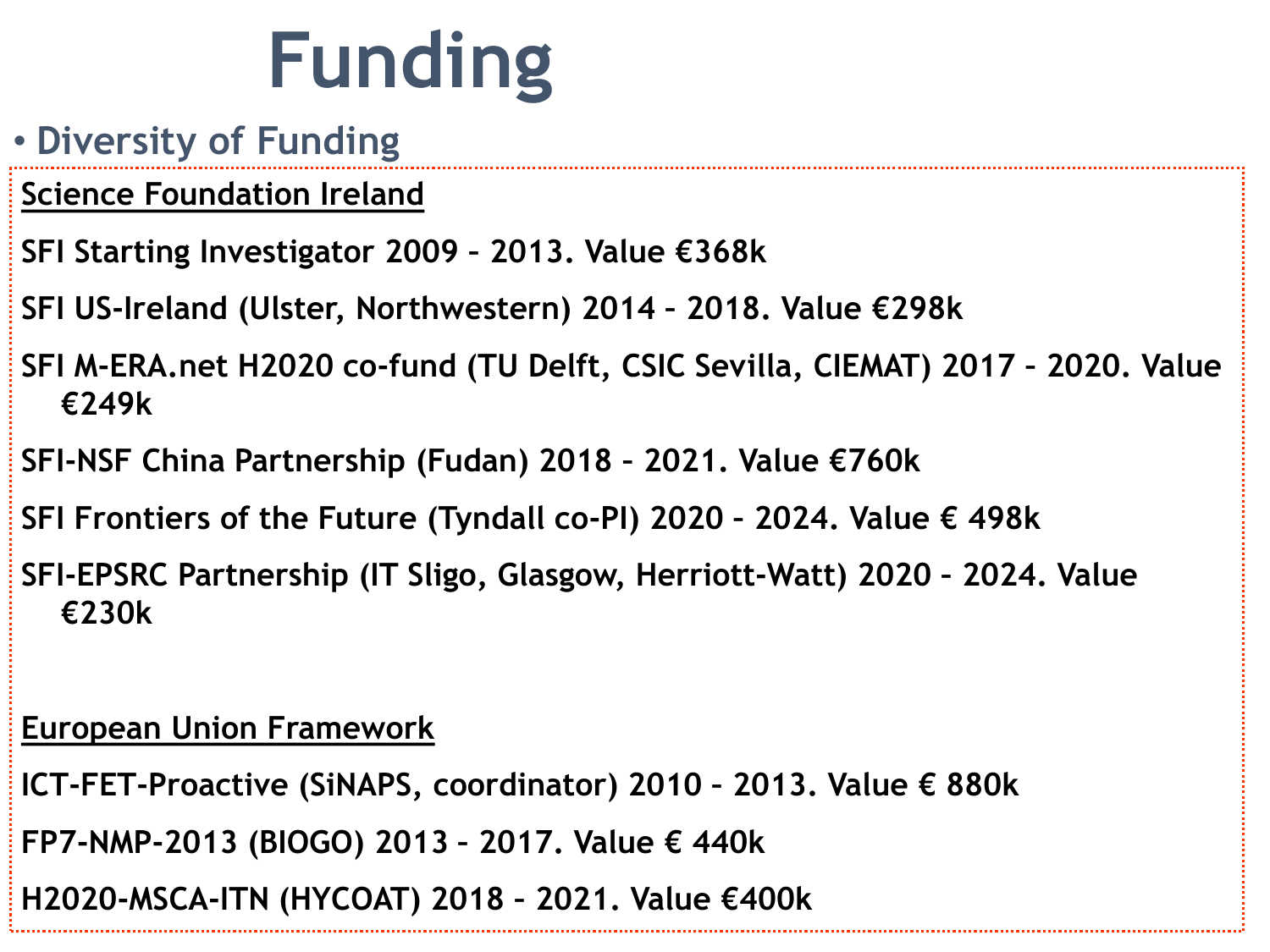# **Funding**

#### • **Diversity of Funding**

**Enterprise Ireland (Innovation Partnerships)**

**EI IPP Medical Devices, Lead PI. 2019 – 2021. Value €365k**

**EI IPP Semiconductors, Modelling PI. 2019 – 2021. Value €450k**

#### **Industry Funding**

**Intel Components & Research, Lead PI. 2018 – 2020. Value €60k**

**LAM Research, Lead PI 2014 – 2019. Value € 250k**

**Semiconductor Company, PI. 2020. Value €46k**

#### **Outreach and Public Engagement**

**SFI Discover Program (IPCI, School of Looking, Crawford Gallery). 2020. Value €50k**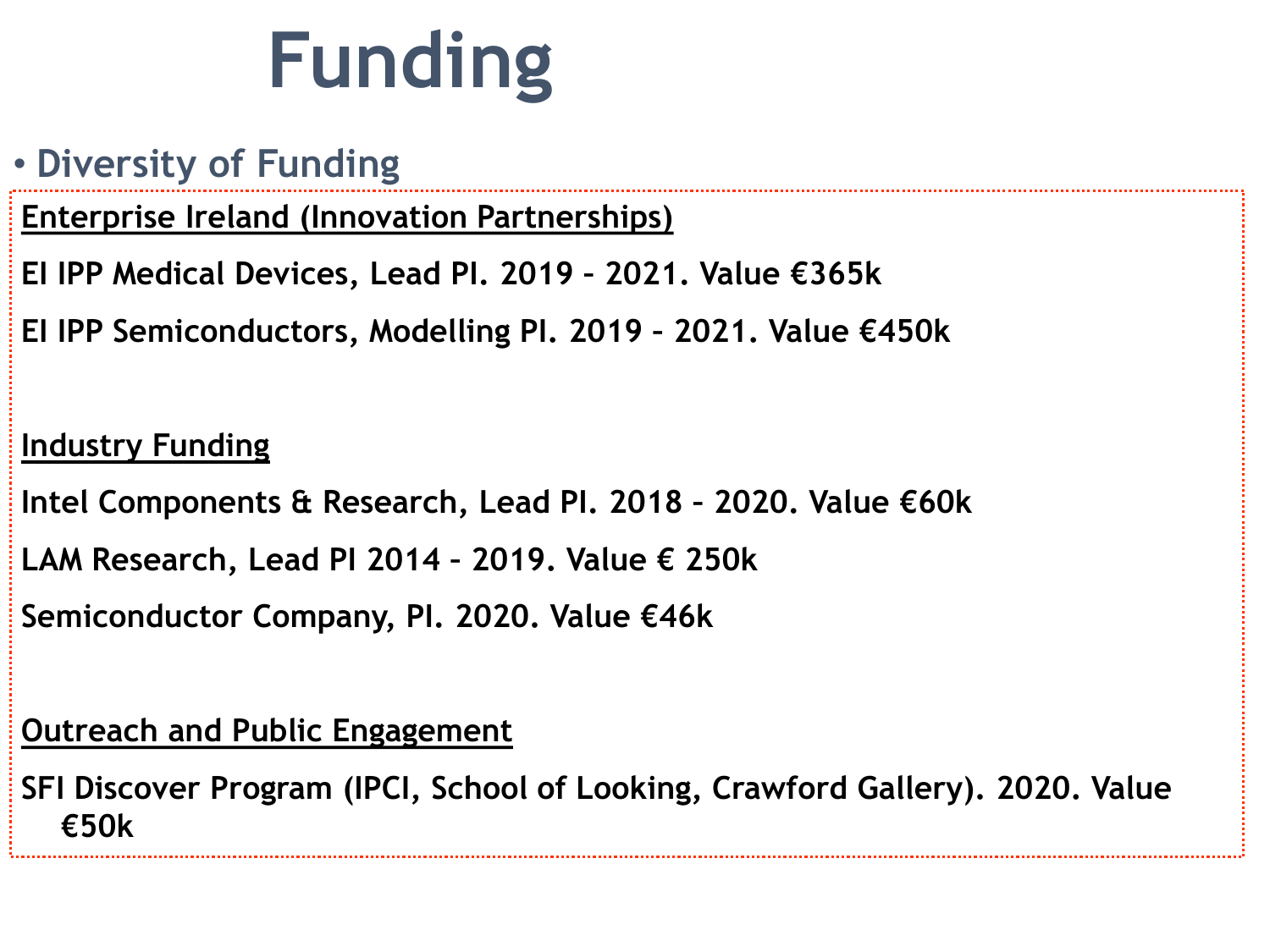### **People**

• **Most important part of being research leader**

#### **PhDs**

- **Dr. Anna Iwaszuk, 2014**
- **Dr. Merid Legesse, 2014**
- **Dr. Drahomir Chovan, 2014**
- **Dr. Ekaterina Filatova, 2019**

**Currently 5 PhDs + 1 recruited 4 Postdocs 2 FYPs**

#### **Postdocs**

- **Dr. John Carey 2014 – 17**
- **Dr. Marco Fronzi 2014 – 16**
- **Dr. Julio Guttierez 2016 – 2018**
- **Dr. Suresh Natarajan 2017 – 2019**
- **Dr. Ji Liu 2019 –**
- **Dr. Mohammad Noor Alam 2018 –**
- **Dr. Zahra Ghaferi 2019 –**
- **Dr. Barbara Maccioni 2019 -**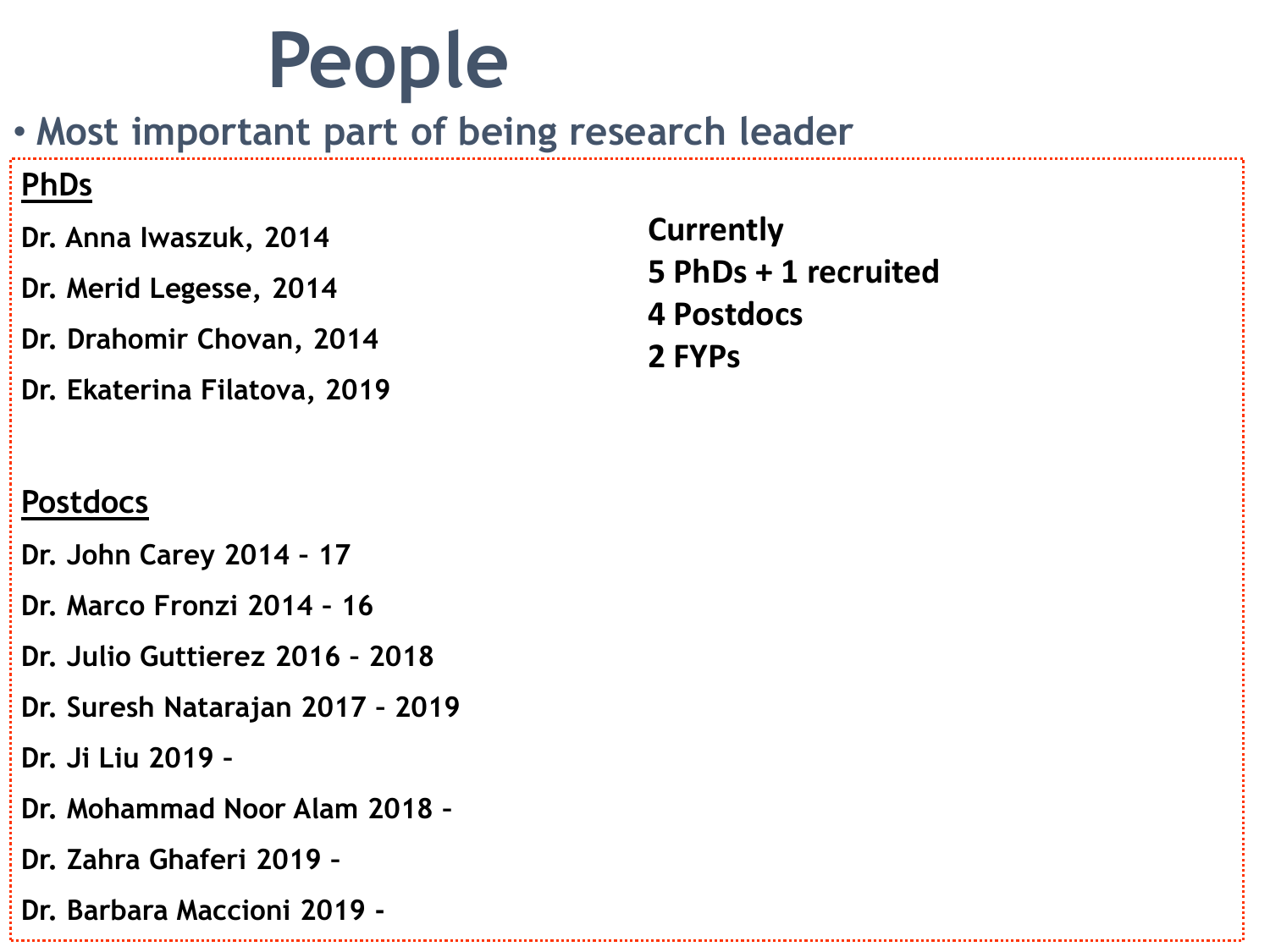### **Service**

- **Manager of Tyndall High Performance Computing Facility**
- **Irish Centre for High-End Computing (ICHEC): User's Council member (2008 – 2012), co-chair (2019 -), Science Council (2015 - )**



- **Various committees in Tyndall and UCC (Access, Athena Swan, Internal Conference, Outreach, etc)**
- **Proposal reviewer for funding agencies**
- **Panel reviewer**
- **Journal reviewer – reach out to be considered as reviewer**
- **Program Committee, e.g. EMRS, ALD2020**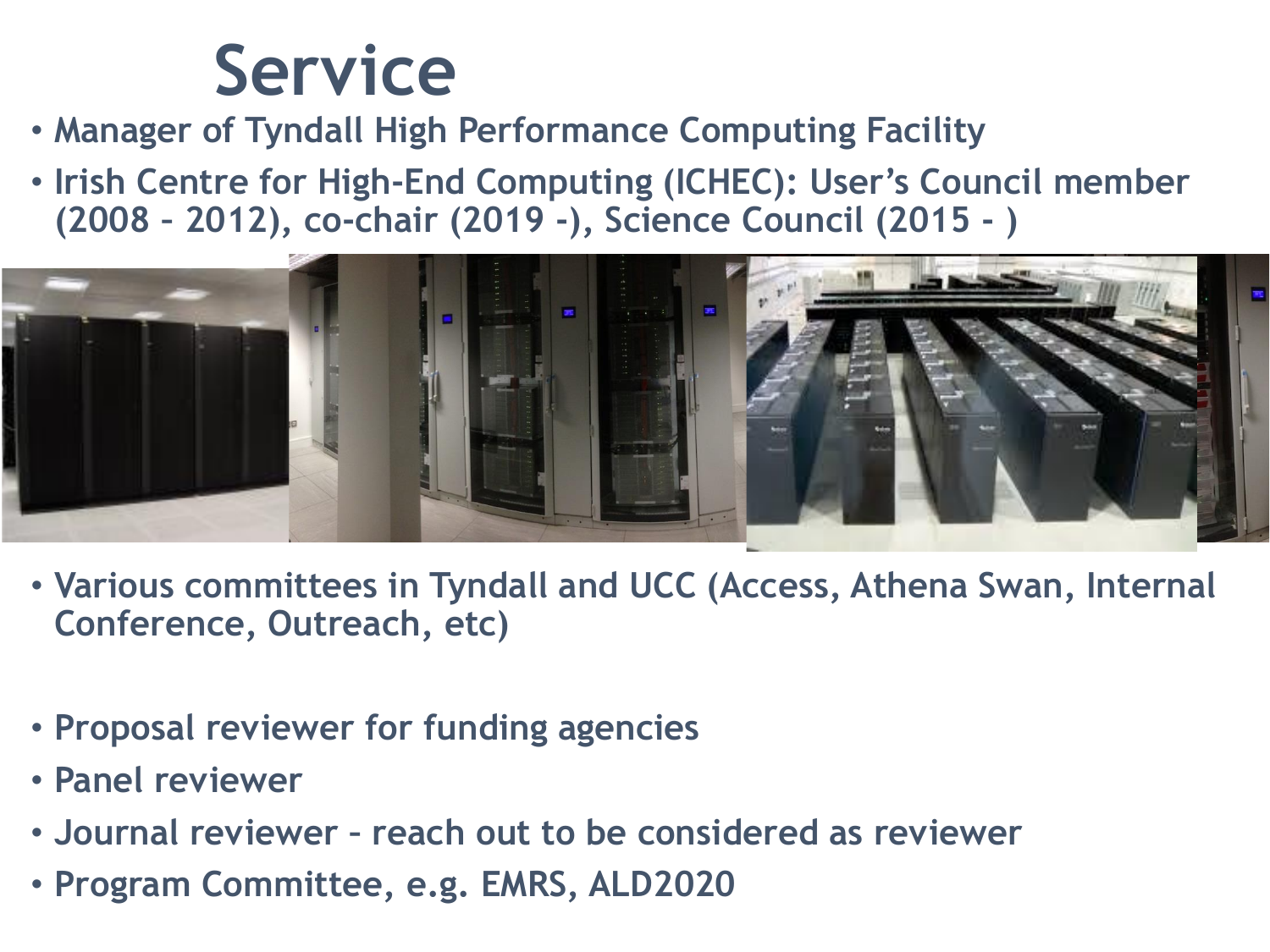### **Continuous Development**

- **Online profile: Google Scholar, Publons, ORCID, ResearchGate, UCC IRIS, Wordpress-based website, LinkedIn**
- **Keep your CV updated – Google Docs / One Drive – keep URL to hand**
- **Social Media: Twitter (@mick\_\_geek), LinkedIn**
- **Technical Training – summer schools, online courses**
- **Generic Skills – PDRS: what do you need to be successful and move your career forwards.**
- **Postdoc Hub / Digital Badges**
- **HR supports – HRS4R is there to improve your experience**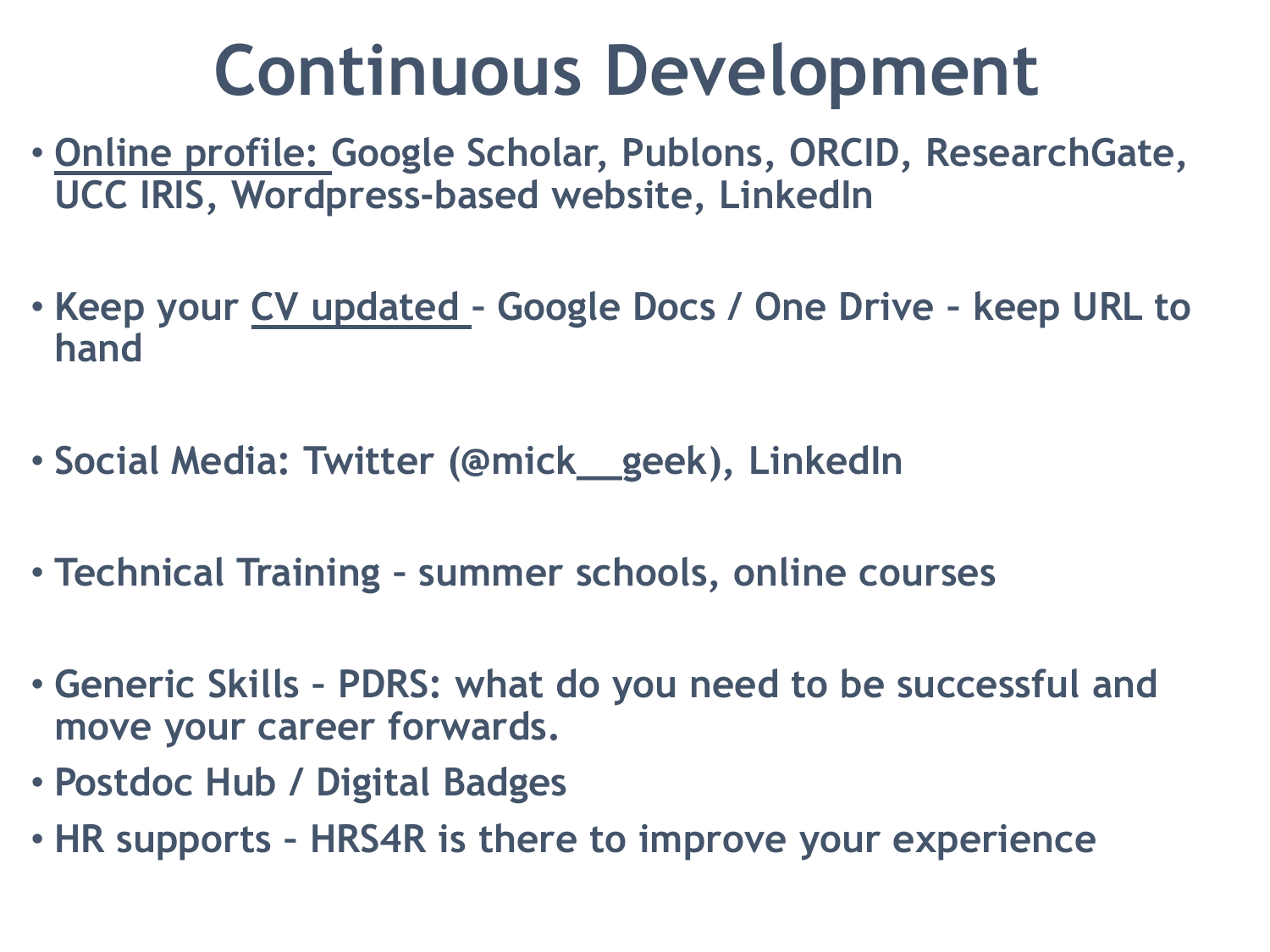### **Advice**

- **Find an area where YOU can be THE acknowledged expert**
- **Read, read, read literature – keep abreast of more than one area**
- **Build a network**
- **Approach people (what's the worst they can say?)**
	- **Have a good, snappy story – academic elevator pitch**
	- **Convince people YOU are THE person to work with on this topic**
	- **Make things happen**
- **Lead proposals**
- **Find a mentor – technical and (a different) non-technical**
- **Do not let problems/difficulties mount up**
- **Ambition – aim high – if you do not try, it will not happen**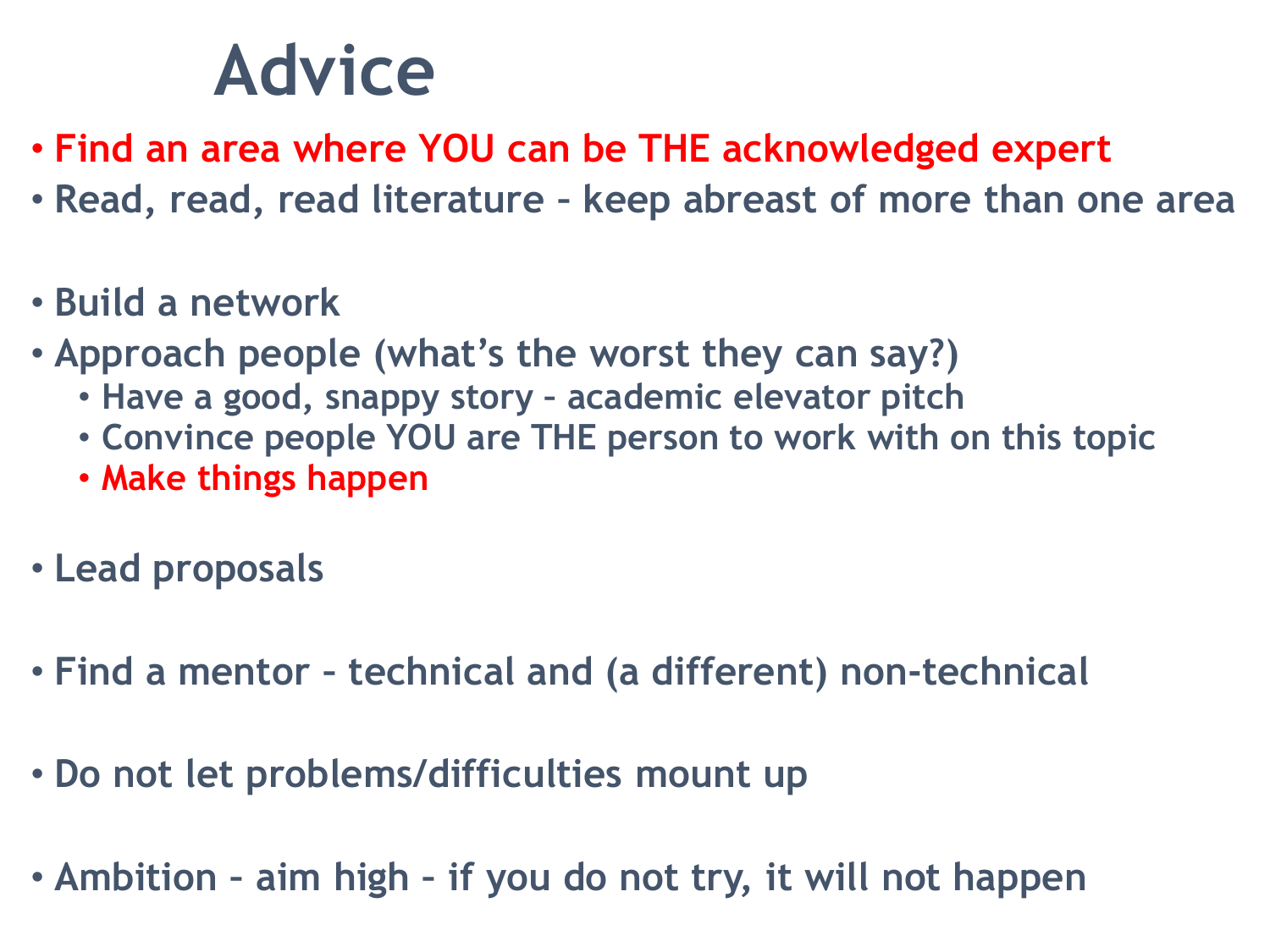### **Advice**

- **Accept critical feedback – it is generally well meant and helpful.**
- **You cannot know EVERYTHING by yourself. Ask for advice, improve your technical and non-technical skills**
- **Teamwork ever more important. Mutual Respect & Trust. Integrity**
- **Expect to not work in academia – but many industries do awesome research with more resources**
- **Network – build a collaborative network**
- **Identify THE conference where you want to be the plenary/keynote and work towards that**
- **Be nice, be kind, ask respectfully, listen, tell your story**